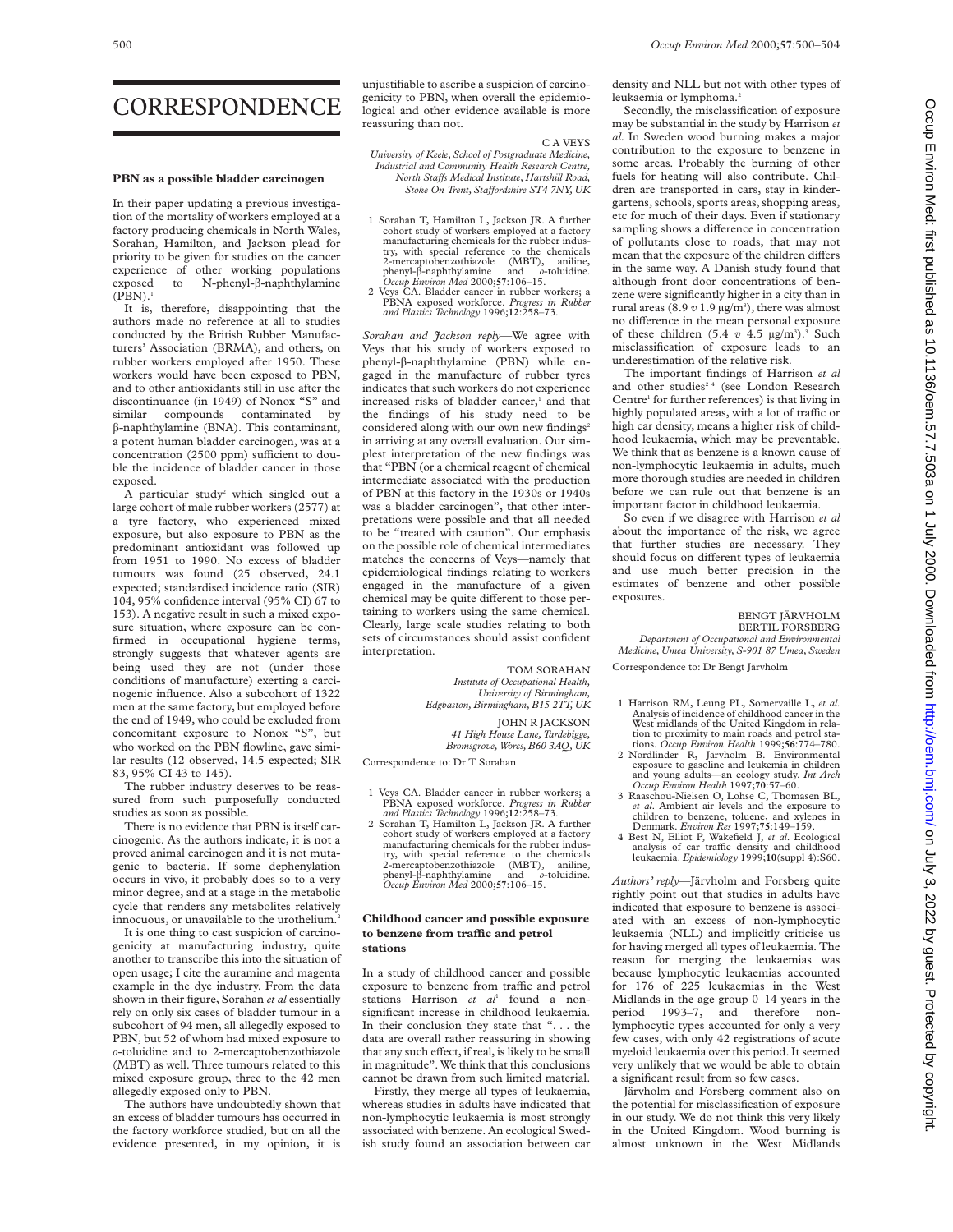conurbation, and indeed would not be consistent with United Kingdom smoke control laws. The inventory of air pollutant emissions for the conurbation<sup>1</sup> indicates that  $99\%$ of benzene emissions to atmosphere arise from road traffic. Our paper gives some indication of the likely gradients between houses at the roadside and those in urban background locations. Although children are also exposed to benzene when travelling in cars, the duration of exposure is relatively short and our earlier paper<sup>2</sup> on personal exposures to aromatic hydrocarbons suggests that this will be a minor contributor to overall exposure. It is exposure in the home and workplace (or in the case of children, in the school) which is dominant. It is likely that other sources of exposure are relatively similar on average for the more exposed and less exposed groups and therefore the main difference relates to the point of residence and the influence of outdoor air on indoor concentrations.

Järvholm and Forsberg cite a Danish study which showed significantly higher front door concentrations of benzene in a city than in rural areas. In the United Kingdom West Midlands the risk of childhood cancer is higher in rural than in urban areas<sup>3</sup> which suggests that benzene exposure is unlikely to be a major factor and that other causal agents such as population mixing may be far more influential.<sup>4</sup> None the less our results do suggest a slight excess of cancers for children living close to major roads and petrol stations and we wholly agree with Järvholm and Forsberg that this merits further investigation.

### ROY M HARRISON

LILLIAN SOMERVAILLE *Department of Environmental Health, Institute of Public and Environmental Health, University of Birmingham, Edgbaston, Birmingham B15 2TT, UK*

Correspondence to: Professor R M Harrison

- 1 London Research Centre. *West Midlands atmos-*
- *pheric emissions inventory*. London: LRC, 1995. 2 Leung PL, Harrison RM. Evaluation of per-
- sonal exposure to monoaromatic hydrocar-bons. *Occup Environ Med* 1998;**55**:249–57. 3 Oliver MA, Webster R, Lajaunie C, *et al*. Binomial cokriging for estimation and mapping the risk of childhood cancer. *IMA J Math Appl Med Biol* 1998;**15**:279–97.
- 4 Dickinson HO, Parker L. Quantifying the effect of population mixing on childhood leukaemia risk: the Seascale cluster. *Br J Cancer* 1999;**81**: 144–51.

### **Prevalence and risk factors for latex allergy: a cross sectional study in a United Kingdom hospital**

EDITOR-The recent report by Smedley et al<sup>1</sup> is useful in measuring the prevalence and risk factors for latex allergy within a United Kingdom environment, and providing an up to date review of this problem.

The paper highlights the high frequency of symptoms in healthcare staff but suggests a low frequency of confirmed type I latex allergy. Those who only read the abstract might be misled into considering that the frequency is much lower (two of 372 responders). The frequency among those tested with

### *Table 1*

| Pairs of gloves<br>worn / day | Itching<br>$\frac{0}{0}$ | Skin redness<br>% | Runny nose<br>$\%$ | Eve irritation<br>$\%$ | Wheeze<br>$\%$ |
|-------------------------------|--------------------------|-------------------|--------------------|------------------------|----------------|
| $\leq 10$                     | 33                       |                   |                    |                        |                |
| >10                           | 39                       | $32*$             | $12*$              | 14                     |                |

symptoms was 3% (one of 33) and one person without symptoms was positive on testing (4%; 1/26).

Within the Argyll and Clyde region health surveillance has been performed on staff working in areas with exposure to glutaraldehyde. Such staff also use gloves to protect them from blood and body fluids. A recent audit of the results of health surveillance over the past 5 years identified seven cases of type I latex allergy (confirmed by specific IgE radio allergosorbent test (RAST)) in a workforce of 226 nurses (3% prevalence). The frequency of reported skin symptoms was higher (6% at the last health surveillance) but other causes were also identified (such as rosacea, seborrheic eczema, irritant dermatitis, and type IV allergy to colophony, formaldehyde, and rubber accelerators).

The findings confirm a low frequency of type I latex allergy and support the view that highly intensive health surveillance is not justified. One of the seven healthcare workers identified noted an allergic reaction after eating a sandwich bought from the hospital canteen which had been handled by a member of the catering staff who was wearing latex gloves. Healthcare workers with type I latex allergy can be exposed to latex proteins away from their own work area by such actions or from the continued use of powdered gloves in other areas. This emphasises the need for an organisational approach to this issue. Organisational action to reduce the incidence of this allergy should have priority including the use of non-powdered latex gloves where exposure to blood and body fluids is a risk for those without allergy, the provision of non-latex gloves for those identified with type I allergy and early assessment of those with symptoms related to glove use. Catering staff do not now use latex gloves in the hospital where the reaction reported here occurred.

EUGENE R WACLAWSKI *Argyll and Clyde Occupational Health Service, Dykebar Hospital, Paisley PA3 7DE, United Kingdom* Correspondence to: Dr Eugene R Waclawski

1 Smedley J, Jury A, Bendall H, *et al*. Prevalence and risk factors for latex allergy: a cross sectional study in a United Kingdom hospital. *Occup Environ Med* 1999;**56**:833–6.

### **Prevalence and risk factors for latex allergy**

EDITOR—We read with interest the cross sectional study of latex allergy of workers in a United Kingdom hospital.<sup>1</sup> We have also tried to study healthcare workers in a district general hospital and have had problems with the response rate for skin prick testing and also blood taking. We have, however, used standardised and evaluated skin prick test materials from Stallergen (1:200) and the Pharmacia CAP for latex and have found a high percentage of symptomatic workers with positive skin tests and specific IgE. We also found that workers in general wards were exposed to as much airborne latex as those in operating theatres, accident and emergency, and intensive care, areas which we previously

thought of as high exposure. Median concentrations of latex in air were  $0.44 \mu g/m^3$  in our high exposure areas and 0.48 µg/m<sup>3</sup> in our lower exposure areas, perhaps because lower quality gloves were used in the general medical wards.

We obtained questionnaires from 73% of our sample workers but only 60% response from symptomatic workers who were invited for skin prick testing and blood taking. There were a few significant differences between groups but there was a greater relation between the number of gloves worn a day than the hours of glove wearing. Work related symptoms relative to glove use are shown in the table.

Seven of 48 symptomatic workers had at least a 3 mm weal to the latex allergen and nine had positive RAST (>0.7 ku/l). All skin prick positive workers had itching skin, four out of seven had eye irritation, two out of seven wheeze, and three out of seven rhinitis.

Any study of this sort is likely to miss the most severely affected workers who cannot tolerate latex at present in the air in ordinary hospital environments.

NAESINEE CHAIEAR IAIN FOULDS P SHERWOOD BURGE *Heartlands and Solihull NHS Trust (Teaching), Birmingham Heartlands Hospital, Bordesley Green East, Birmingham B9 5SS, UK*

Correspondence to: Dr P S Burge burgeps@aol.com

1 Smedley J, Jury A, Bendall H, *et al*. Prevalence and risk factors for latex allergy: a cross sectional study in a United Kingdom hospital. *Occup Environ Med* 1999;**56**:833–6.

# **NOTICES**

### **North American Congress of Clinical Toxicology Conference. 13-18 September 2000. Tucson, Arizona**

This annual conference allows an opportunity for physicians, pharmacists, nurses, and scientists from around the world to participate in the sharing of a wide variety of toxicological issues. As well as platform and poster sessions, the programme will offer symposia, and other traditional and novel special sessions.

Contact: Contemporary Forums Conference Management, 11900 Silvergate Drive, Dublin, CA 94568, USA. 001 925 828 7100, ext 0, www.clintox.org

### **IEA European Regional Meeting. 24–26 August 2000. Lithuania.**

*Satellite Seminar, Future of Epidemiology II. 24 August 2000. Kaunas University of Medicine, Central Building, Mickeviciaus str 9, LT-3000 Kaunas, Lithuania.*

*From Molecules to Public Health. 25–26 August 2000. Kaunas Vytautas Magnus University, Daukanto str 28, LT-3000 Kaunas, Lithuania.*

Epidemiology is still the core discipline in preventive medicine despite recent and important achievements in biology and clinical medicine. This discipline plays a key part in public health and clinical research. This will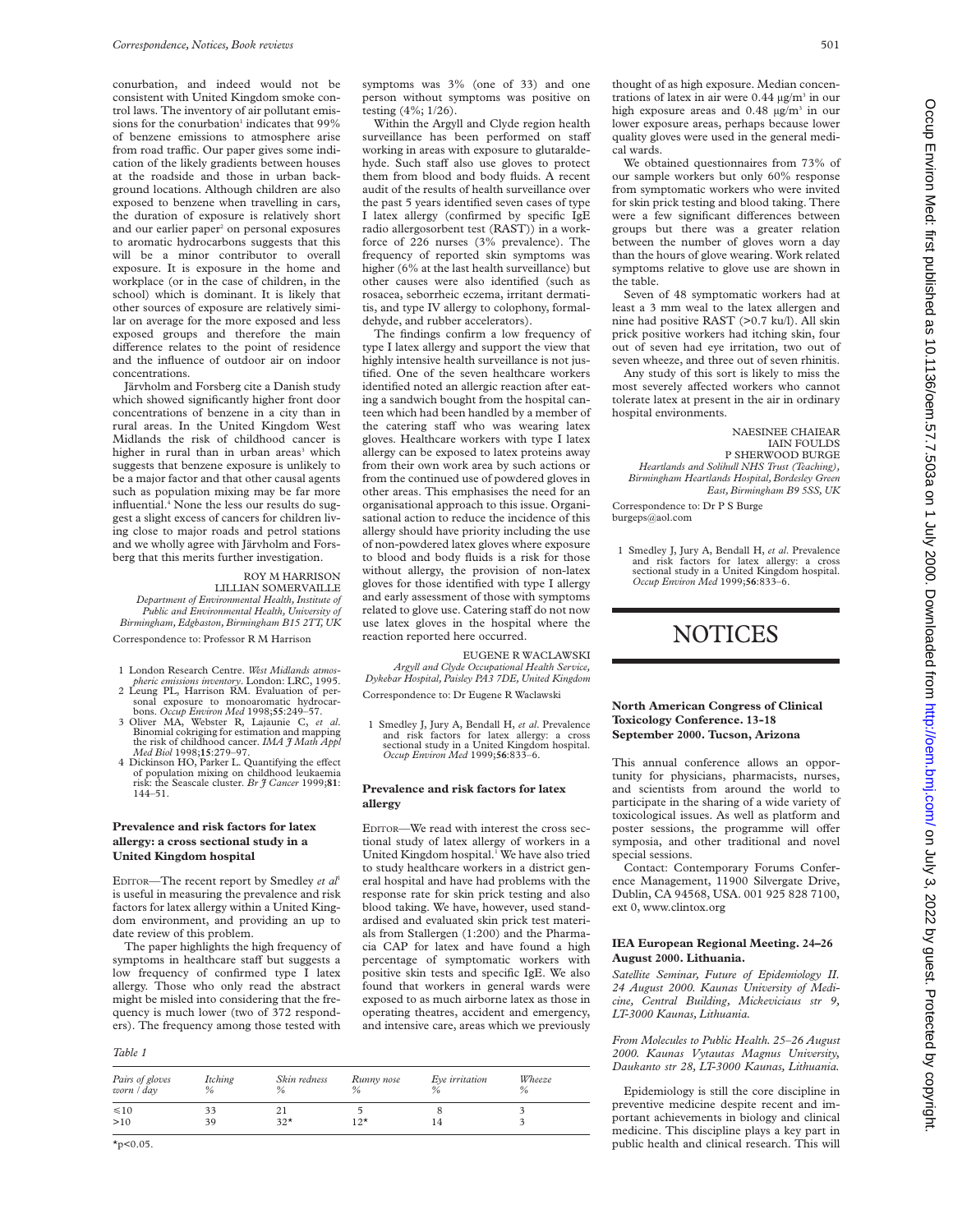be true also in the next millennium. Epidemiologists have to consider how best to use the new tools provided by the biologists and how best to use methods and knowledge from demography, sociology, and philosophy.

The IEA European Regional Meeting in the year 2000 is an appropriate scene for reflection. Lithuania is an appropriate place for discussing our role in a rapidly changing Europe, which is so crucial for our common future.

The Organising Committee hereby invite you to participate at the Satellite Seminar and the Big Meeting.

Electronic registration form please find at http://www.info.kma.lt/EUROIEA2000, meeting secretariat email address: EUROIEA2000@,KMA.LT

### **Occupational Health, Safety, and Environment, Courses and Conferences in 2000.**

*September–November 2000*—NEBOSH Specialist Diploma in Environmental Management. Warwickshire. A 3 week course run with HASTAM. Past students achieved 100% pass rate. Revision and exam: 29–30 November. £2995+VAT per delegate.

*July–September 2000*—NEBOSH National General Certificate. West Midlands. This popular occupational safety and health qualification is run four times a year in partnership with ACT Associates Ltd. Weeks 1 and 2: 3–7 July and 31 July–4 August. Tutorial 24 and 25 August. Exam: 1 September. £1395+VAT per delegate.

*August–November 2000*—NEBOSH Conversion Course. West Midlands. For holders of the NEBOSH National General Certificate, we offer a conversion course in preparation for the Part 1 diploma examinations. Run in partnership with ACT Associates Ltd. Tutorial: 13–15 November. Exams: 29 and 30 November. £2595+VAT per delegate.

*July–November 2000*—NEBOSH Part 1 Diploma. West Midlands. Run in partnership with ACT Associates Ltd. Weeks 1–4: 10–14 July, 7–11 August, 11–15 September, 9–13 October. Tutorial 13–15 November. Exams: 29 and 30 November. £3795+VAT and NEBSOH fees £160 (VAT exempt) per delegate.

All events are held in central London, except where indicated otherwise. Phone 0044 020 7420 3500; fax 0044 020 7420 3520. Industrial Relations Services, Lincoln House, 296–302 High Holborn, London WC1V 7JH, UK.

## BOOK REVIEWS

**Nunn's applied respiratory physiology, 5th edition** ANDREW B LUMB. (Pp 640; £59.50). 2000. Oxford: Butterworth-Heinemann. ISBN: 0-7506-3107-4.

The first edition of this famous book was published in 1969 and rapidly established itself alongside works by Comroe and Cotes as required reading for respiratory physiologists and especially for anaesthetists. This new edition—the original author having handed the torch to Lumb, maintains the

high standards of its predecessors. As the editions have appeared changes in the arrangement of sections of the book have been made. These are most marked in this edition: basic principles, applied physiology, and the physiology of pulmonary disease now being the sections that contain the 33 chapters. The last section is a new venture and contains much new material. To keep the book to about 700 pages Lumb has excised some material that was in the earlier editions. This is recognised by the original author in his foreword. Casual readers will notice few changes—"tho' much is taken, much abides" and the quality is undiminished.

The book begins with a chapter, by the original author, on the atmosphere. This is outstanding and should be read by all physiologists. Did you know that half the expected life of this planet has passed? I didn't and it is a sobering thought. The author makes the point that our atmosphere has dictated our physiology. Current concerns about antioxidants in the diet and their role in protecting the airways against free radical attack are presaged by this chapter. For details of oxygen radical formation see page 496: the chemistry is complex but elegantly explained. Section 1 continues with accounts of lung structure, elastic forces, resistance to gas flow, the control of breathing (up to date and particularly clear) and thence to the matching of ventilation and perfusion. This has always been a difficult chapter and some changes can be recognised. It is still difficult but recent advances in modelling of and the use of the MIGET technique have done much to simplify the theory. Discussion of the Riley, Fenn, Cournard model has been reduced this may come as a relief to some although, to paraphrase Saunders, this area has provided many with much quiet intellectual amusement (and instruction) at the cost of a few pencils and some reams of paper only! Those proposing to follow a career in respiratory physiology should read the account given in earlier editions of this book. The "applied" sections of earlier editions appealed, I suspect, more to anaesthetists than to physicians. This should no longer be the case. Pregnancy, sleep, air pollution, and smoking for example are all now given chapters of their own: indeed, only one chapter is headed "anaesthesia". The third section provides an account of most of that which a respiratory physician or anaesthetist should know about pathophysiology. The chapter on acute lung injury is particularly good with an excellent account of the role of cytokines.

The book concludes with five appendices dealing with the maths and physics. The appendix on nomograms and correction charts will appeal to many: the great Siggaard-Anderson pH- $Pco<sub>2</sub>$  nomogram remains as does the invaluable Pao<sub>2</sub>–F<sub>IO</sub>, shunt nomogram (much photocopied!).

Reading this book has been a pleasure. It is the best single volume account of pure and applied respiratory physiology now available. At  $\angle$  59.50 it is a bargain—buy it!

### R L MAYNARD

**Health law and policy: a survival guide, to medicolegal issues for practitioners** BRYAN A LIANG. (Pp 309; £27.50). 2000. Woburn, MA, USA: Butterworth-Heinemann. ISBN: 0-7506-7107-6.

The structure and functioning of the United States healthcare system is perceived by many

as being analogous to an inscrutable labyrinth. Moreover, the medicolegal terrain in which physicians practice in the United States is extraordinarily litigious. Liang's remarkably well researched, and excellently written, book *Health law and policy* provides healthcare practitioners with a lucid, detailed road map to avert legal catastrophes in the mine ridden, United States medicolegal landscape.

Although Liang's book is a superb compendium specifically of United States medicolegal issues and principles, it is noteworthy that the legal systems of the United States and United Kingdom are rooted, similarly, in the soil of judge made, "common" law. As such, Liang's expert examination of the amply developed body of United States medicolegal case precedents, spawned by the highly active legal system in America, may be of considerable instructive value to healthcare practitioners in the United Kingdom desiring to avoid entanglement in legal traps.

Liang has a triad of doctorate degrees (in medicine, public policy, and law); and earns a living as a professor at an American law school. By virtue of his unusually wide ranging formal educational background, Liang is able to closely, and very competently, probe and dissect multitudinous, timely issues residing at the interface of law and medicine. The book is configured into four parts, encompassing 16 chapters. An often and effectually used mantra of Liang is to identify a medicolegal concept; and then provide an illustrative case, based on a real life case, followed by a pithy legal discussion of the case illustration. Generally, the numerous cases and accompanying legal discussions brightly illumine the adjoining textual material.

In part I of the book, Liang focuses readers' attention on traditional areas of concern in the realm of law and medicine, including such topics as informed consent and confidentiality. In part II, Liang works assiduously to sketch the contours of the healthcare insurance structure in the United States. Modern delivery considerations—for example, physician licensure, fraud issues, and antitrust law—comprise the subject of a third part. In a concluding part, on end of life considerations, Liang studiously elucidates advance directives and definitions of death, and attendant legal and policy issues.

In the preface, Liang states that the book is aimed at people interested in learning about the United States health enterprise. In this task, he is, indeed, quite successful. A distinguishing feature of the book, which finely tailors it to fit readers educated in fields outside the law, is that the author uses language understandable to non-lawyers. At the same time, Liang supplies copious quantities of medicolegal references. The book, as tailored, thus fits legal scholars as well.

It is important for readers to understand that the book is not a substitute for competent legal counsel. The book can capably assist the non-lawyer in recognising potential legal problems; but it is not a source enabling the non-lawyer to fully flesh out legal issues in exacting manner, without the assistance of qualified counsel. Finally, although the book is presently up to date, a relevant, salient reality is that the medicolegal world explained so succinctly and carefully by Liang is changing rapidly, thus mitigating the book's future, practical value to readers.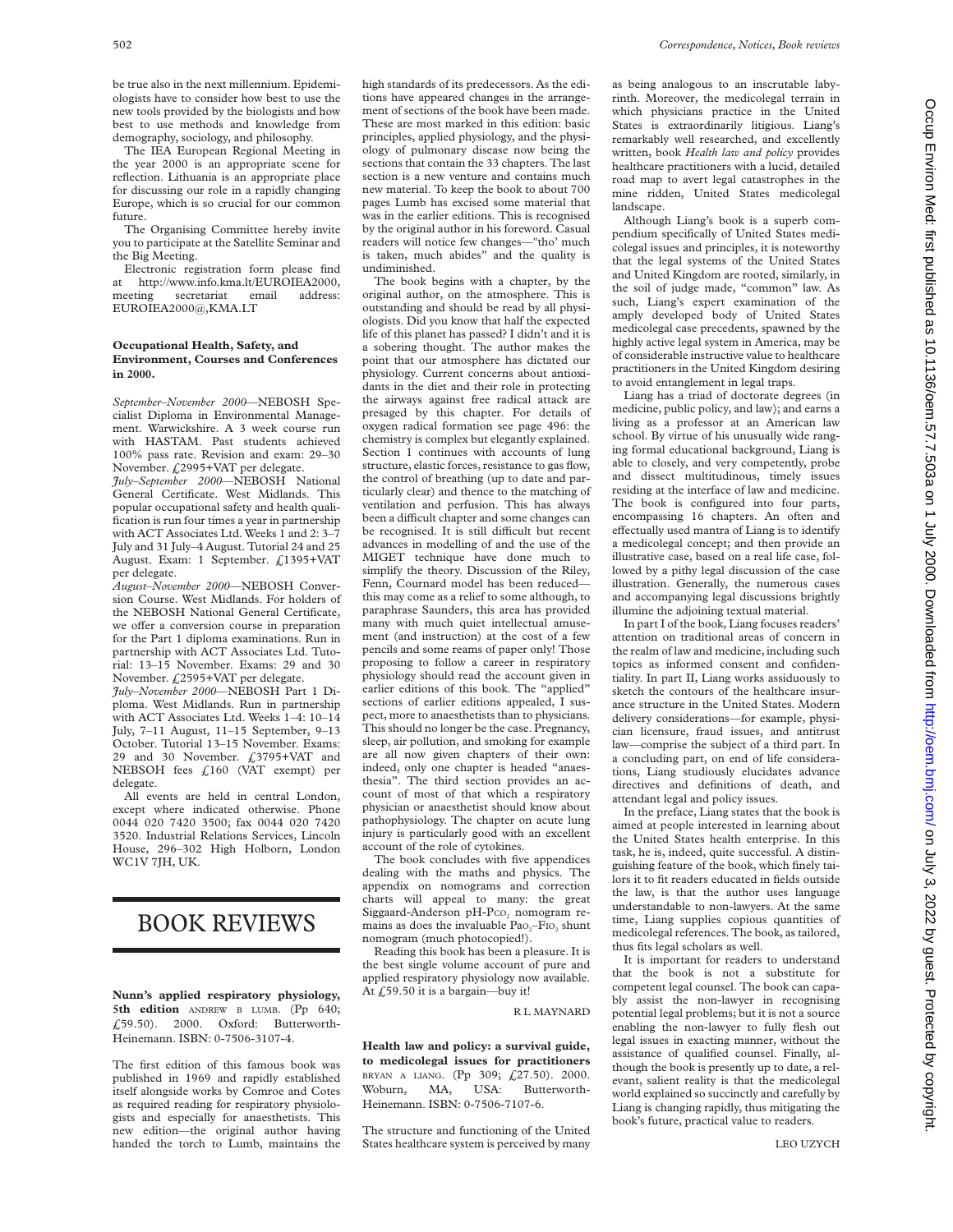**Evaluation in occupational health practice, 1st edition** Edited by: EWA MENCKEL, PETER WESTERHOLM. (Pp 235;  $f<sub>1</sub>(40)$ . 1999. Oxford: Butterworth- Heinemann. ISBN: 0 7506 4303 X.

Evaluation of healthcare systems, with its significant use of qualitative data, has to date remained the poor relation to conventional research methods. However, study designs such as randomised control trials are of limited use when occupational health services seek to describe their own practice or are asked to justify programmes to employers, who expect such activities to impact on the functioning of their organisations. The evaluation approach, developed partly in the social sciences, helps provide models for such research questions. Calls for a greater emphasis on such studies have been heard in the *BMJ* and *Occup Environ Med*. Menckel and Westerholm's book coherently draws together the conventional study methods and these newer approaches. In doing so the potential researcher is encouraged to seek clarity of thought in the question to be addressed before the study design is selected, to consider the role and expectations of stakeholders, and to consider the wide range of potential outcomes from any occupational health programme.

The evaluation approach requires a knowledge of systems theory and this book provides a useful introduction that may help occupational health specialists see the workings of their own departments in a new light. The book has a consistent emphasis on occupational health experience and rarely strays into unnecessary theory. The principal weakness is a lack of worked examples on common themes in occupational health practice—for example, management of sickness absence. However, as the authors observe, comparatively few evaluation studies have been published in the occupational health literature and this book will no doubt help correct this situation.

This thought provoking book encourages reflection on the daily practice of occupational health and offers a wide range of approaches that may be adopted to evaluate common issues. Such approaches may lead not only to formal research but also to well informed management decisions on the development and impact of occupational health services. In conclusion this book is worthy of inclusion alongside standard texts of statistical and research methods, but is likely to be of greater use in the day to day management of occupational health services.

PHILIP WYNN

**Occupational health: recognising and preventing work related disease and injury, 4th edition** Edited by: BARRY LEVY, DAVID H WEGMAN. (Pp 842; £37.00). 2000. Philadelphia: Lippincott Williams and Wilkins. ISBN: 0-7817-1954-2.

This is the 4th edition of *Occupational health: recognising and preventing work related disease and injury*, edited, as before, by Levy and Wegman. Four editions—1983, 1988, 1995, and now 2000—says something in itself: there must be people out there buying it in sufficient numbers for the publishers to countenance the expense of a further edition. There must also be sufficient changes and updates between editions for some people to buy it again for the updates. The questions for the reader of this review must be: Is this a genuine update with additional relevant material to suit the new millennium and is the book worth the price? The short answer, on both counts, is yes.

I have read or scanned all the chapters and I can say that this is a genuine update. Many chapters have been largely rewritten, and where necessary, updated. Some—such as epidemiology—do not require such major rewrites as others. Lists of carcinogens have become longer in 5 years. New chapters have been added: environmental health, occupational health service, injuries, young workers, older workers, and healthcare workers.

One of the criticisms I had of earlier editions was the book's heavy American bias: to some extent this is still true but less so. The list of contributors is truly international and many are the leading authority on their subject. In some cases—for example, worker compensation—I think the book is still missing a trick by being so United States orientated. The broad concepts of recompensing an injured or diseased worker are worth spelling out and there is much to be gained reviewing the way different countries approach the issue. There is even now the stance taken by pan national organisations, like the European Union, to harmonise these schemes across national boundaries. What we get is the United States scene by and large.

In other areas the book has not expanded to meet the needs of today. For example, the chapter on shift work is about shift work. Very good it is too but the issue for today is working hours, not just shift work. Much is known and agreed about the health effects of shift work. The new unanswered questions relate to long or irregular hours of work.

Still, these are relatively trivial issues to raise in relation to this splendid book. It is authoritative, well written, and ably edited. It covers the broad gamut of occupational health illness and occupational health practice. It also now has few peers among the middle sized books (is a book of now 842 pages as opposed to 650—middle sized?) Last time around I thought Levy and Wegman (3rd edition) had the edge on Waldron's *Occupational Health* (3rd edition). The 4th edition of Waldron's book (Waldron and Edling) is not a true update but a supplement to the 3rd edition and it is very patchy in quality and suffers also from some poor editorial control.

So, Levy and Wegman's 4th edition is clearly out in front. If you do not possess one or even if you do own an earlier edition, there's enough in this new edition to warrant the modest outlay.

J M HARRINGTON

**Instant notes in immunology** P LYDYARD, A WHELAN, M W FANGER.  $($ Pp 328;  $f$ 14.95). 1999. BIOS Scientific. ISBN: 1859960774.

When the first edition of Roett's famous book *Essential immunology* appeared in 1971, it was a small book that could be read in a weekend: the 8th edition would take a little longer! The need for a book that can be read rapidly and from which one can pick up the current thinking—at least in outline—remains unchanged and is met by this book in the BIOS Instant Notes Series. The authors have produced a book that is remarkably like a well designed Help programme on a word processor—indeed, even some of the pages

look like a computer screen. Don't be put off; the layout is easy to follow and aids the learning process. The book is divided into 22 short chapters—each being subdivided into about five sections. Each section is only two to three pages long and each deals with a specific topic. Reading a subsection takes only 5-10 minutes and the text is so focused that one can hardly avoid learning. Even in the stickier passages the style is conducive to rapid uptake. Some subsections are very short—for instance, dendritic cells covered in a page or so, acute phase proteins treated similarly. All the important aspects of modern immunology are covered, including transplantation, vaccination, tumour immunology, and immunotechnology.

This is an outstanding book for revising or relearning immunology. Much has changed in recent years but this book will bring you rapidly up to date. At  $\mathcal{L}$ 14.95 this is essential immunology!

### R L MAYNARD

**Environmental toxicants: human exposures and their health effects** Edited by: MORTON LIPPMANN. (Pp 987; £96.50). 2000. Chichester: Wiley, Interscience. ISBN: 0-471-29298-2.

This is the second edition of Lippmann's well known book on environmental toxicants. Seven new chapters are included bringing the total to 30. Forty one authors make contributions and the book runs to almost 1000 pages. Despite this it is surprisingly slim, due to the use of fine high quality paper, and the book is pleasant to hold and read.

The editor has set out to provide in depth reviews of environmental toxicants: including air pollutants, dioxins, environmental tobacco smoke, food additives, radiation, noise, metals, and microwaves. Chapters dealing with risk and methods for reducing risks are also included. The book ends with an industrial perspective, which suggests how integration of information on the effects of chemicals into corporate policies and practices for protecting health can be achieved. The scope is thus broad although not all embracing. The first impression I got on reading the chapters dealing with topics with which I am familiar was one of awe. The detail included is extensive, facts fall like snowflakes, and hardly a line seems to lack either a reference or some data from a study or experiment. This does not make for easy or rapid reading but it does make for an outstanding source of reference. Readers should look at the editor's 70 page review of ozone that includes reference to more than 300 sources to see what a detailed review actually should be. Recent references are included throughout.

The first detailed chapter is on ambient particulate matter (this and some of the other chapters on classic air pollutants) is by the editor. This chapter is fairly short and presents a summary of most of what one needs to know. There is a trace of a bias towards the United States literature and the discussion on the setting of standards is focused sharply on United States practice. The much discussed ultrafine hypothesis is treated lightly and the author has not dwelt on the mechanisms of free radical formation that are currently being discussed. Recent work on the effects of particles in animal models are discussed. This is followed by a longer account of asbestos and other fibres. The evidence for effects on health is reviewed